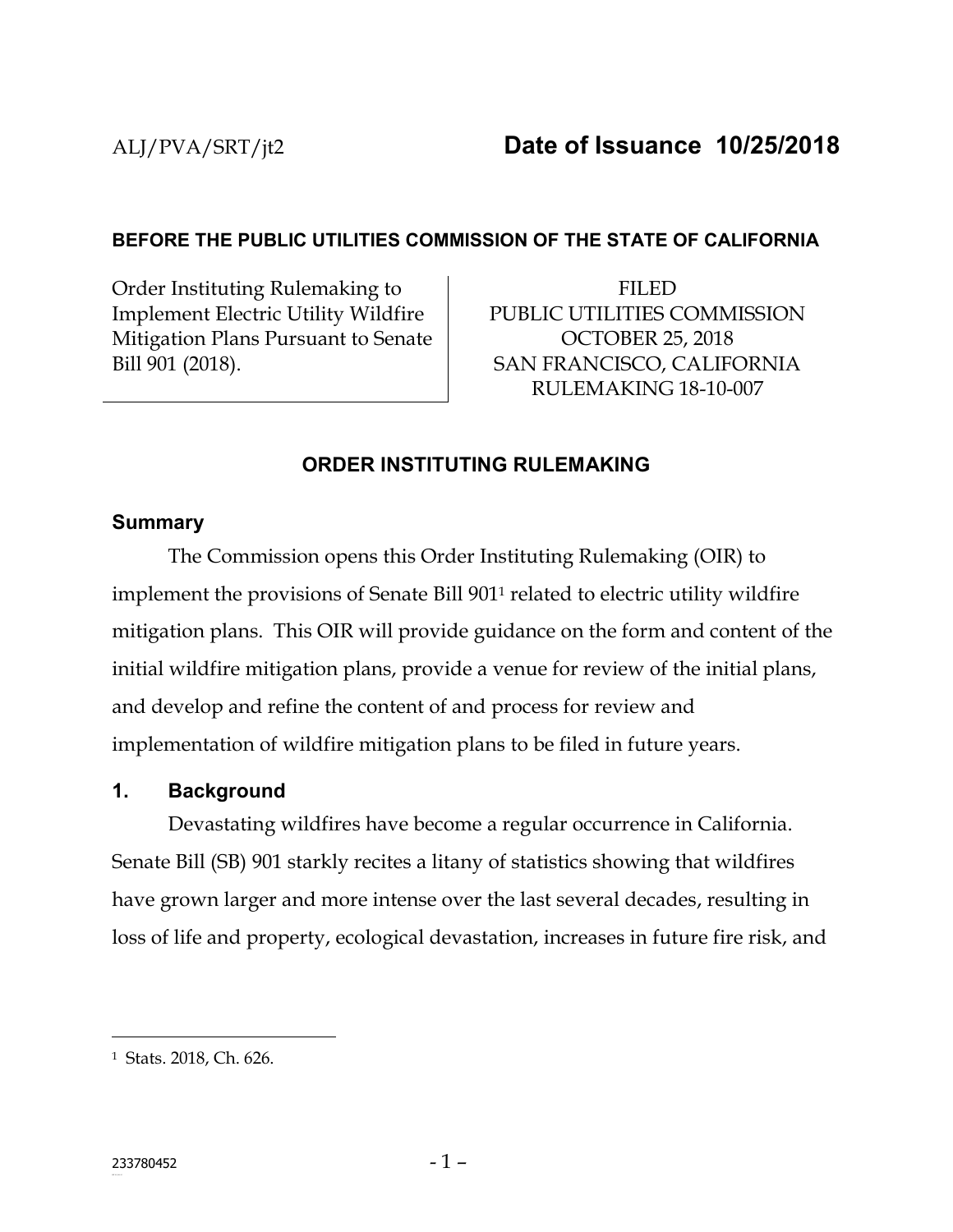$\overline{a}$ 

significant greenhouse gas emissions. In response, SB 901 attempts to address these changes by directing a variety of actions in multiple contexts.<sup>2</sup>

New provisions of Public Utilities Code Section 8386, enacted as part of SB 901, require all California electric utilities to prepare and submit wildfire mitigation plans that describe the utilities' plans to prevent, combat and respond to wildfires affecting their service territories.3 This proceeding focuses on this requirement, and is the vehicle for the review and implementation of the electric utilities' wildfire mitigation plans.<sup>4</sup>

The Commission-jurisdictional electric corporations that are required to participate in this proceeding are Pacific Gas and Electric Company (PG&E), Southern California Edison Company (SCE), San Diego Gas & Electric Company (SDG&E), Liberty Utilities/CalPeco Electric (Liberty), Bear Valley Electric Service, a division of Golden State Water Company (Bear Valley), and Pacific Power, a division of PacifiCorp (PacifiCorp). The Commission also invites the input of all stakeholders in guiding our approach. The Commission has long worked with the California Department of Forestry and Fire Protection (CAL FIRE) on improving wildfire mitigation, and based on that work and input from the parties, this rulemaking will include development of proposed guidance for what the electric utilities' wildfire mitigation plans should contain.

<sup>2</sup> Many of the actions directed to be taken by SB 901 are outside the purview of this Commission, such as changes to timber harvest plans, and are not addressed in this Order Instituting Rulemaking (OIR).

<sup>&</sup>lt;sup>3</sup> The required elements of the wildfire mitigation plans under Section 8386 are set forth in Appendix A.

<sup>4</sup> SB 901 included other Commission-related provisions in addition to the wildfire mitigation plans. Those provisions will be addressed in other proceedings.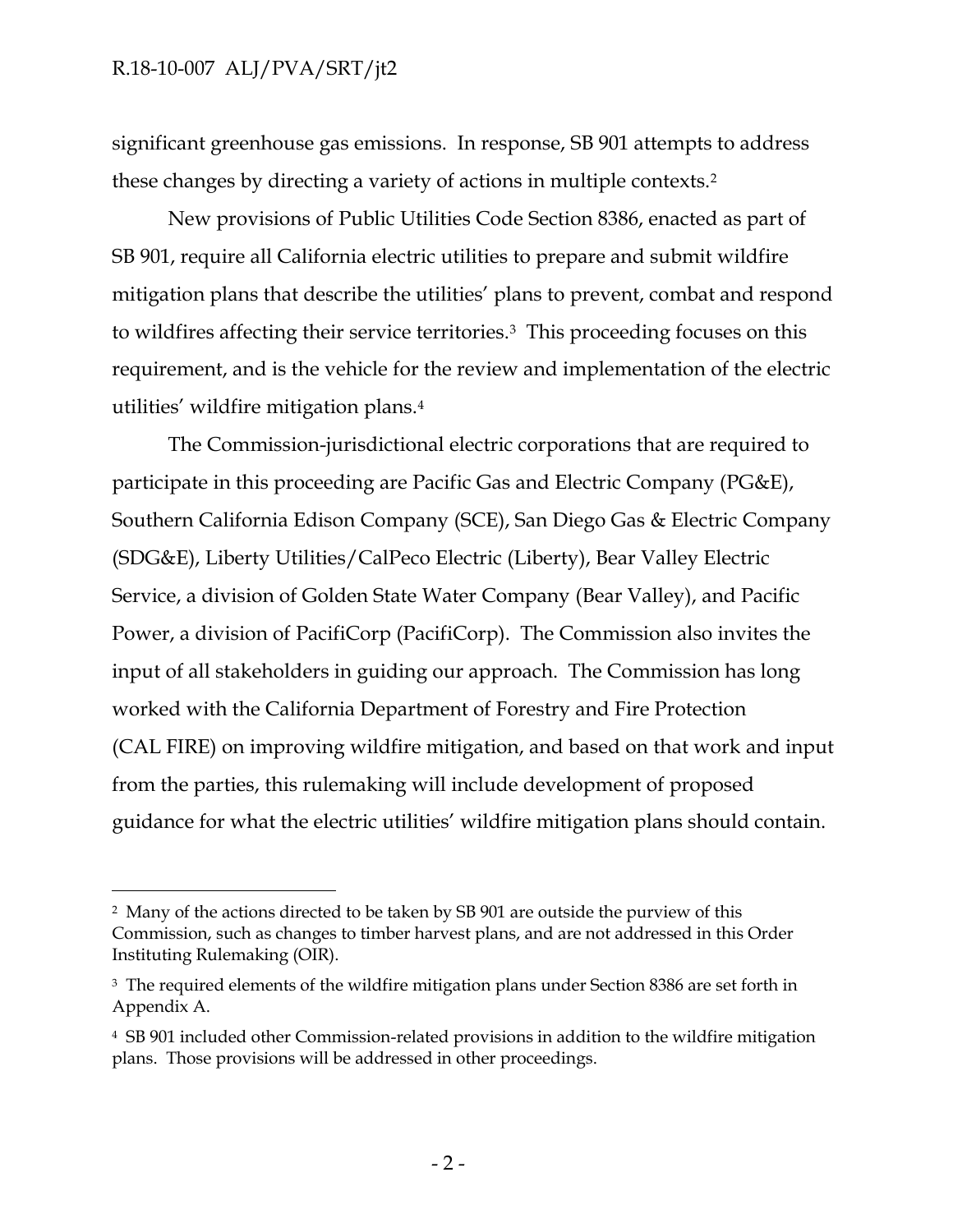The provisions of SB 901 relating to the Commission's review and implementation of wildfire mitigation plans include short turnaround times for much of the necessary action by the Commission. Accordingly, at times this proceeding may move very quickly, with either shortened deadlines or fewer rounds of input. All parties should be prepared to act on short deadlines and be as cooperative and forthcoming as possible so we can meet the legislative mandate, consistent with due process.

This rulemaking is the first step in implementing one central aspect of the sweeping requirements of SB 901. Because of California's recent experience that the wildfire season is beginning sooner and ending later, the Commission determines that it is important to have the initial set of electric utility wildfire mitigation plans approved as close to the beginning of summer 2019 as possible. The Commission does not expect to achieve perfection in the short time that will be available for the initial review and implementation of the first wildfire mitigation plans, but will work with the parties to make the best use of that time to develop useful wildfire mitigation plans. The Commission will also use this proceeding to further refine its approach to the review and implementation of subsequent electric utility wildfire mitigation plans.

#### **2. Preliminary Scoping Memo**

 $\overline{a}$ 

The Commission will conduct this rulemaking in accordance with Article 6 of the Commission's Rules of Practice and Procedure, "Rulemaking."5 As required by Rule 7.1(d), this OIR includes a preliminary scoping memo as set

<sup>5</sup> All references to "Rules" are to the Commission's Rules of Practice and Procedure unless otherwise indicated.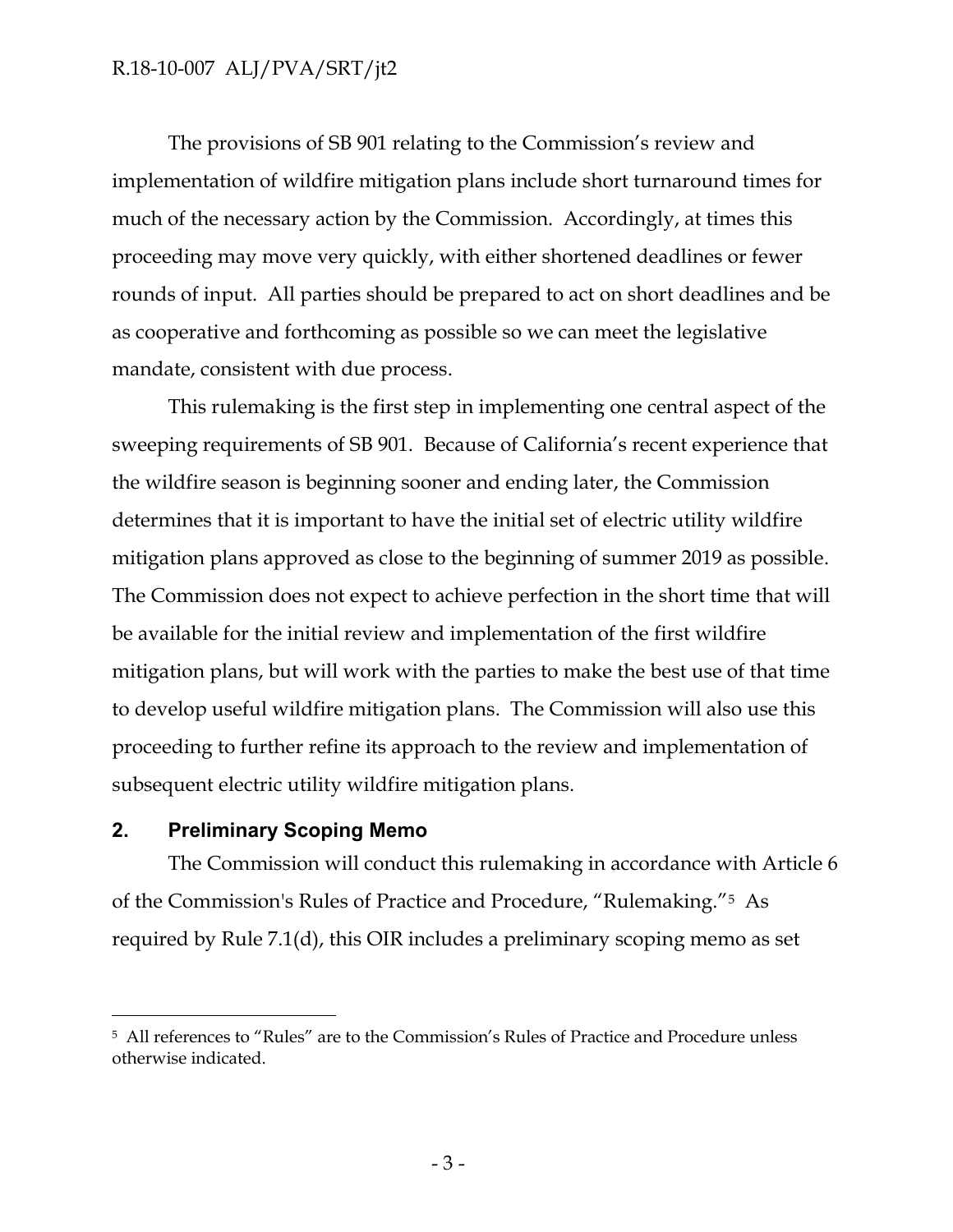forth below, and preliminarily determines the category of this proceeding and the need for hearing.

#### **2.1. Issues**

 $\overline{a}$ 

The scope of this proceeding is limited to only the wildfire mitigation plans of California's electric utilities required by Section 8386 as modified by SB 901. The scope of this proceeding does not encompass the topic of wildfire mitigation measures generally, which is an issue much broader than the utilities' wildfire mitigation plans, and involves non-utility actors and other federal, state, and local decision makers. The scope of this proceeding also does not include utility recovery of costs related to wildfire mitigation plans, which Section 8386 requires be addressed in general rate case applications. The Commission's approval of wildfire mitigation plans in this proceeding is not a substitute – implicit or explicit – for the Commission's review in a general rate case whether the associated costs are just and reasonable. <sup>6</sup> The Commission will not consider or approve explicit expenditures in wildfire mitigation plans in this proceeding; however, in evaluating the proposed plans the Commission may weigh the potential cost implications of measures proposed in the plans. This proceeding is accordingly categorized as ratesetting.

The focus of this proceeding will be on the language in Public Utilities Code Section 8386, as modified by SB 901. The full text of amended Section 8386 is set forth in Appendix A. Section 8386 contains a detailed list of the required contents of the plans, and the items to be included in the plans are all within the scope of the proceeding. In this proceeding the Commission will consider,

<sup>6</sup> "The commission shall consider whether the cost of implementing each electrical corporation's plan is just and reasonable in its general rate case application." (Section 8386(g).)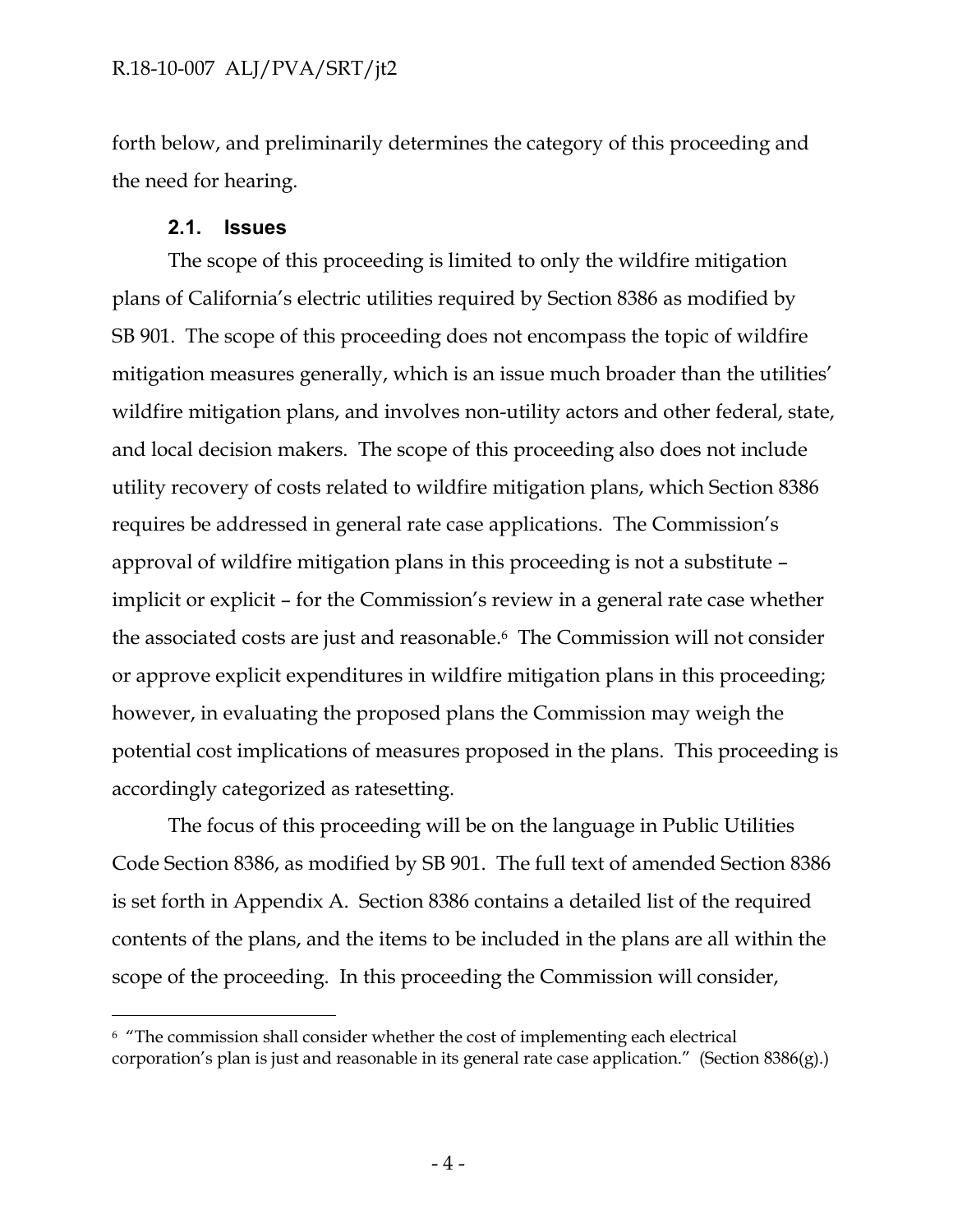$\overline{a}$ 

among other things, how to interpret and apply the statute's list of required plan elements, as well as whether additional elements beyond those required in statute should be included in the wildfire mitigation plans. Parties will be asked for specific and detailed input on their interpretation of Section 8386, including their views on the meaning of the provisions listed for inclusion in wildfire mitigation plans. Other provisions of SB 901 that affect our consideration, interpretation, or approval of the wildfire mitigation plans may also be within the scope of this proceeding.<sup>7</sup>

Section 8386 contains a three-month window for Commission approval of the wildfire mitigation plans for all respondents. This timeframe is extremely ambitious for a matter of this magnitude and far shorter than typical deadlines applicable to Commission proceedings. The scope and schedule for this proceeding will reflect this short statutory deadline for approval of the plans. The initial wildfire mitigation plans will be filed in this proceeding, pursuant to a schedule and direction to be set forth in more detail in the Scoping Memo. An opportunity to comment on the directions for the wildfire mitigation plans will be provided after the Scoping Memo is issued. The respondent utilities are directed to work cooperatively with Commission staff to ensure that the filed plans are complete and clearly organized.

This proceeding is also the vehicle for development and refinement of guidance for the content of future wildfire mitigation plans. After the

<sup>7</sup> While SB 901 also addresses utilities' compliance with their approved wildfire mitigation plans and penalties for non-compliance, those issues will not be addressed in this proceeding at this time, but are likely to be part of a separate proceeding. An issue that may be considered later in this proceeding is whether, and if so, how, the Commission may decide to stagger the compliance periods for each electric utility. (Section 8386(b).)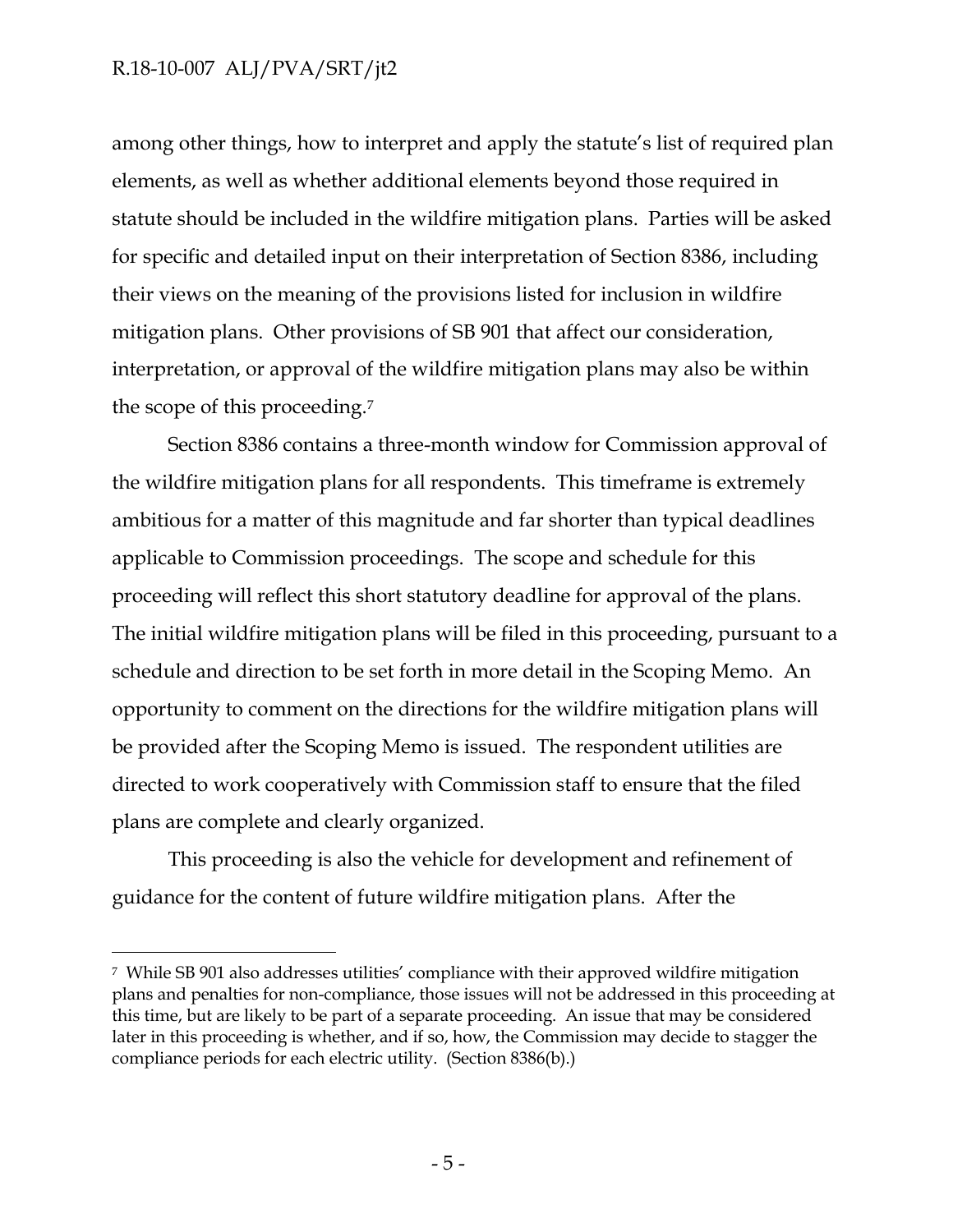Commission approves the initial wildfire mitigation plans, the Commission will determine how it will address subsequent rounds of annual plans. We expect to learn from our experience addressing the initial set of plans filed in this proceeding, and use that experience to inform our approach to future plans.<sup>8</sup> The categorization of future phases of this proceeding, including establishing rules for wildfire mitigation plans, may be revisited at a later date. Any statutory changes related to wildfire mitigation plans may also be considered in this proceeding.

## **3. Categorization;** *Ex Parte* **Communications; Need for Hearing**

Rule 7.1(d) of the Commission's Rules of Practice and Procedure requires that an order instituting rulemaking preliminarily determine the category of the proceeding and the need for hearing. As a preliminary matter, we determine that this proceeding is categorized as ratesetting. Accordingly, *ex parte* communications are subject to the restrictions and reporting requirements set forth in Article 8 of the Rules.

We are also required to preliminarily determine if hearings are necessary. We preliminarily determine that hearings are not necessary.

# **3.1. Preliminary Schedule**

 $\overline{a}$ 

The preliminary schedule for initial activities in this proceeding is as follows:

<sup>8</sup> For example, the Commission could adopt a standardized template for wildfire mitigation plans.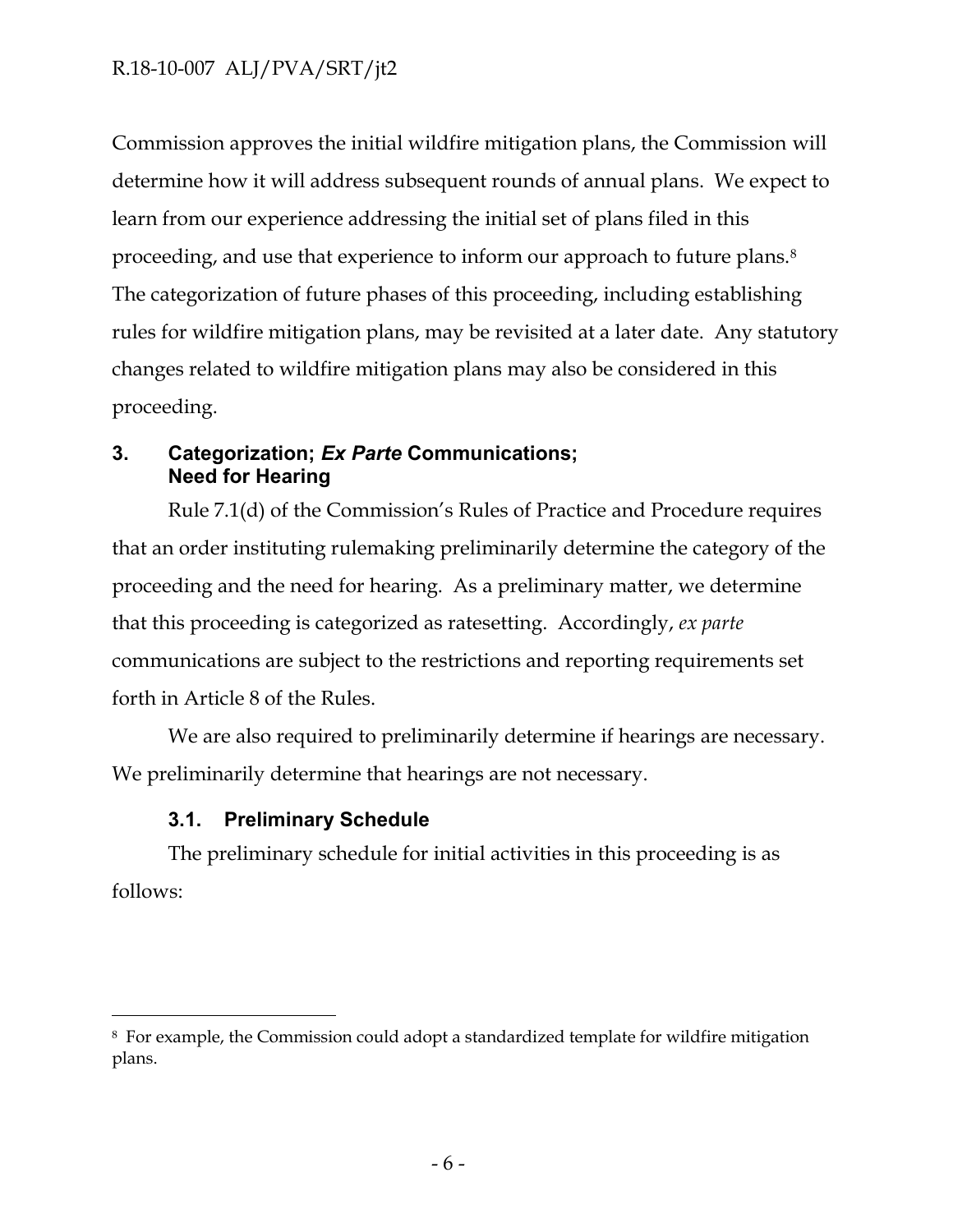$\overline{a}$ 

| <b>EVENT</b>                                             | <b>DATE</b>                                                                                                                 |
|----------------------------------------------------------|-----------------------------------------------------------------------------------------------------------------------------|
| Comments on OIR filed and served                         | 10 days from issuance of OIR                                                                                                |
| Prehearing conference                                    | November 14, 2018, 10:30 a.m.,<br>Commission hearing room A,<br>505 Van Ness Avenue, San<br>Francisco.                      |
| Scoping memo                                             | December 2018                                                                                                               |
| Comments on instructions for initial Plans               | 10 days after Scoping Memo<br>issued                                                                                        |
| Wildfire mitigation plans filed                          | February 2019                                                                                                               |
| Opening comments on initial wildfire<br>mitigation plans | 20 days after Plan filing                                                                                                   |
| Reply comments on initial wildfire mitigation<br>plans   | 10 days after opening<br>comments                                                                                           |
| Decision on initial wildfire mitigation plans            | Three months from Plan<br>filing/service, unless extended<br>pursuant to SB 901, Pub. Utils.<br>Code § 8386(e) <sup>9</sup> |

#### **SCHEDULE**

The prehearing conference (PHC) will be held for the purposes of (1) taking appearances, (2) discussing schedule and process, and (3) informing the scoping memo. The PHC shall be held beginning at 10:30 a.m. on November 14, 2018 in the Commission Courtroom, 505 Van Ness Avenue, San Francisco, California.

<sup>9</sup> Section 8386(e) provides that "The commission shall approve each plan within three months of its submission, unless the commission makes a written determination, including reasons supporting the determination that the three-month deadline cannot be met and issues an order extending the deadline."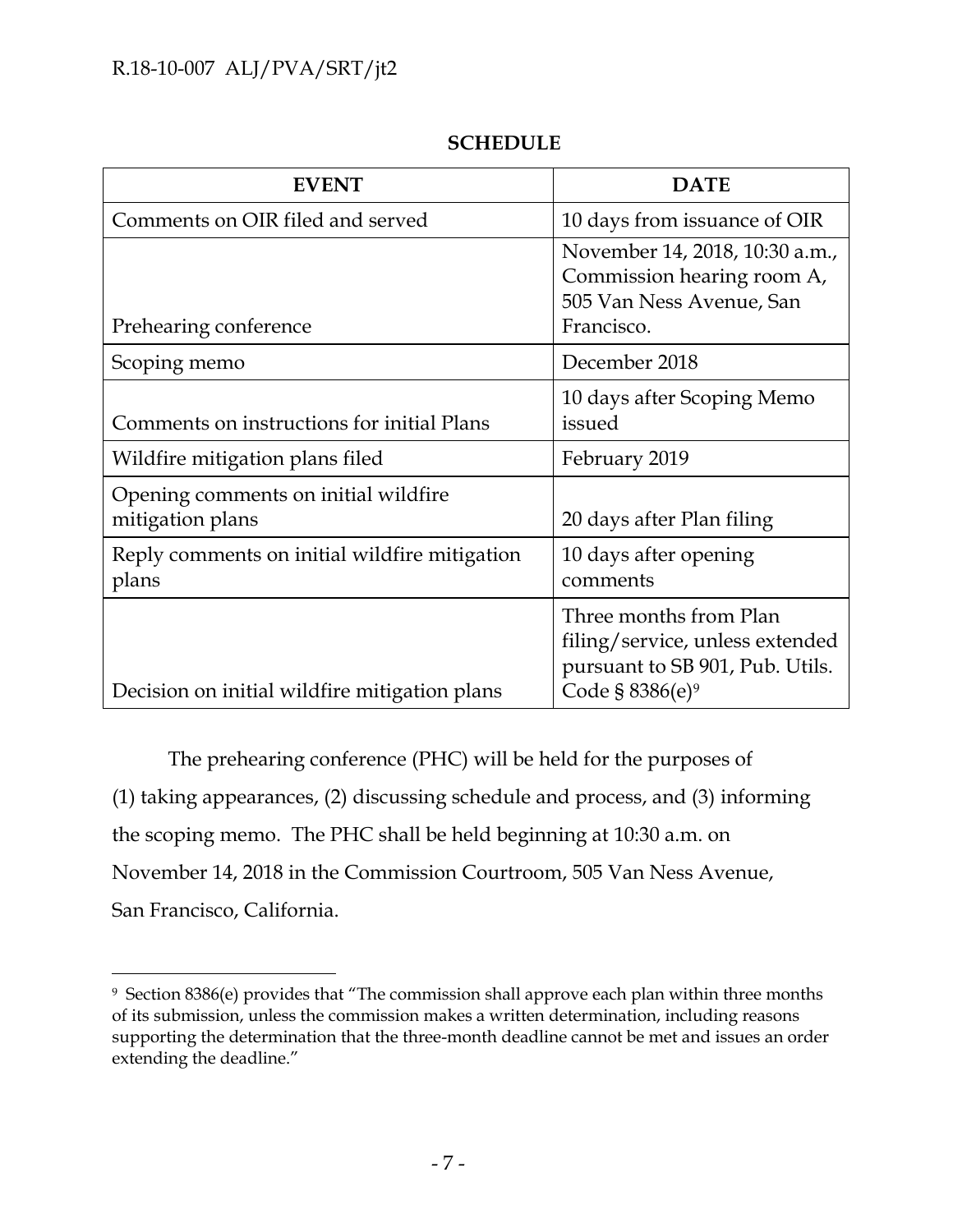The assigned Commissioner or the assigned Administrative Law Judge(s) (ALJ) may change the schedule to promote efficient and fair administration of this proceeding.

If there are any workshops or other public meetings in this proceeding, notice of such workshops will be posted on the Commission's Daily Calendar to inform the public that a decision-maker or an advisor may be present at those meetings or workshops. Parties shall check the Daily Calendar regularly for such notices.

# **4. Respondents**

PG&E, SCE, SDG&E, Liberty, Bear Valley and PacifiCorp are named as respondents to this proceeding.

# **5. Service of OIR**

This OIR shall be served on all respondents.

In addition, in the interest of broad notice, this OIR will be served on the official service lists for the following proceedings:

- Rulemaking 15-05-006, Order Instituting Rulemaking to Develop and Adopt Fire-Threat Maps and Fire-Safety Regulations;
- Rulemaking 15-06-009, Order Instituting Rulemaking Regarding Policies, Procedures and Rules for Regulation of Physical Security for the Electric Supply Facilities of Electrical Corporations Consistent with Public Utilities Code Section 364 and to Establish Standards for Disaster and Emergency Preparedness Plans for Electrical Corporations and Regulated Water Companies Pursuant to Public Utilities Code Section 768.6;
- Application 15-09-010, Application of San Diego Gas & Electric Company for Authorization to Recover Costs Related to the 2007 Southern California Wildfires Recorded in the Wildfire Expense Memorandum Account (WEMA);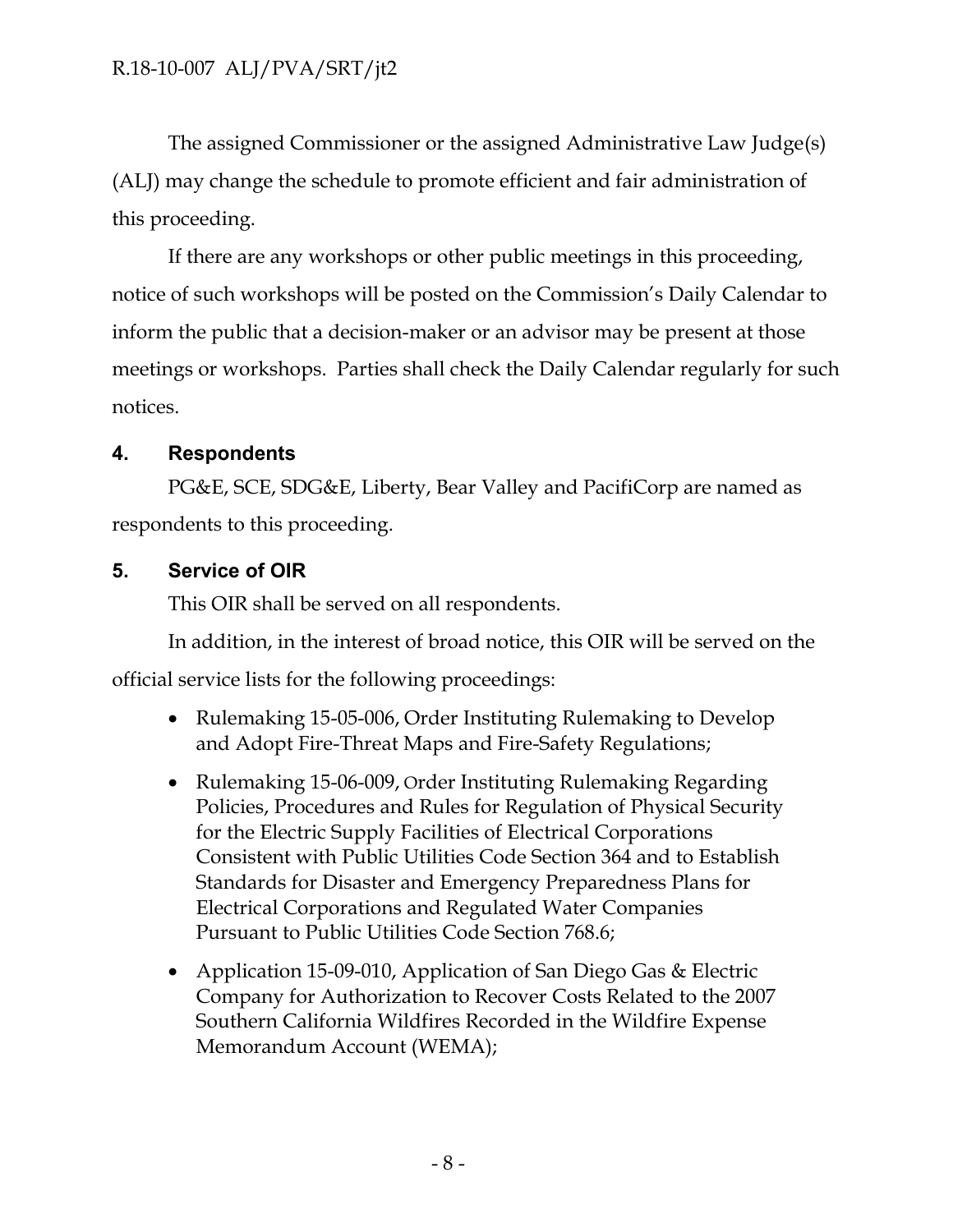- Application 17-07-011, Application of Pacific Gas and Electric Company for Authority to Establish the Wildfire Expense Memorandum Account;
- Application 18-04-001, Application of Southern California Edison Company to Establish the Wildfire Expense Memorandum Account;
- Application 18-09-002, Application of Southern California Edison Company for Approval of Its Grid Safety and Resiliency Program; and
- Application 08-12-021, Application of San Diego Gas & Electric Company for Review of its Proactive De-Energization Measures and Approval of Proposed Tariff Revisions.

In addition, in the interest of broad notice, this OIR will be served on the

following agencies named in SB 901, and organizations representing local governments:

- State Board of Forestry and Fire Protection (CAL FIRE)
- California Energy Commission
- State Air Resources Control Board
- California Office of Emergency Services
- California Department of Fish and Wildlife
- California Infrastructure and Economic Development Bank
- California Office of Planning and Research
- California Department of Parks and Recreation
- California State Association of Counties
- League of California Cities
- California Native American Heritage Commission
- California Municipal Utilities Association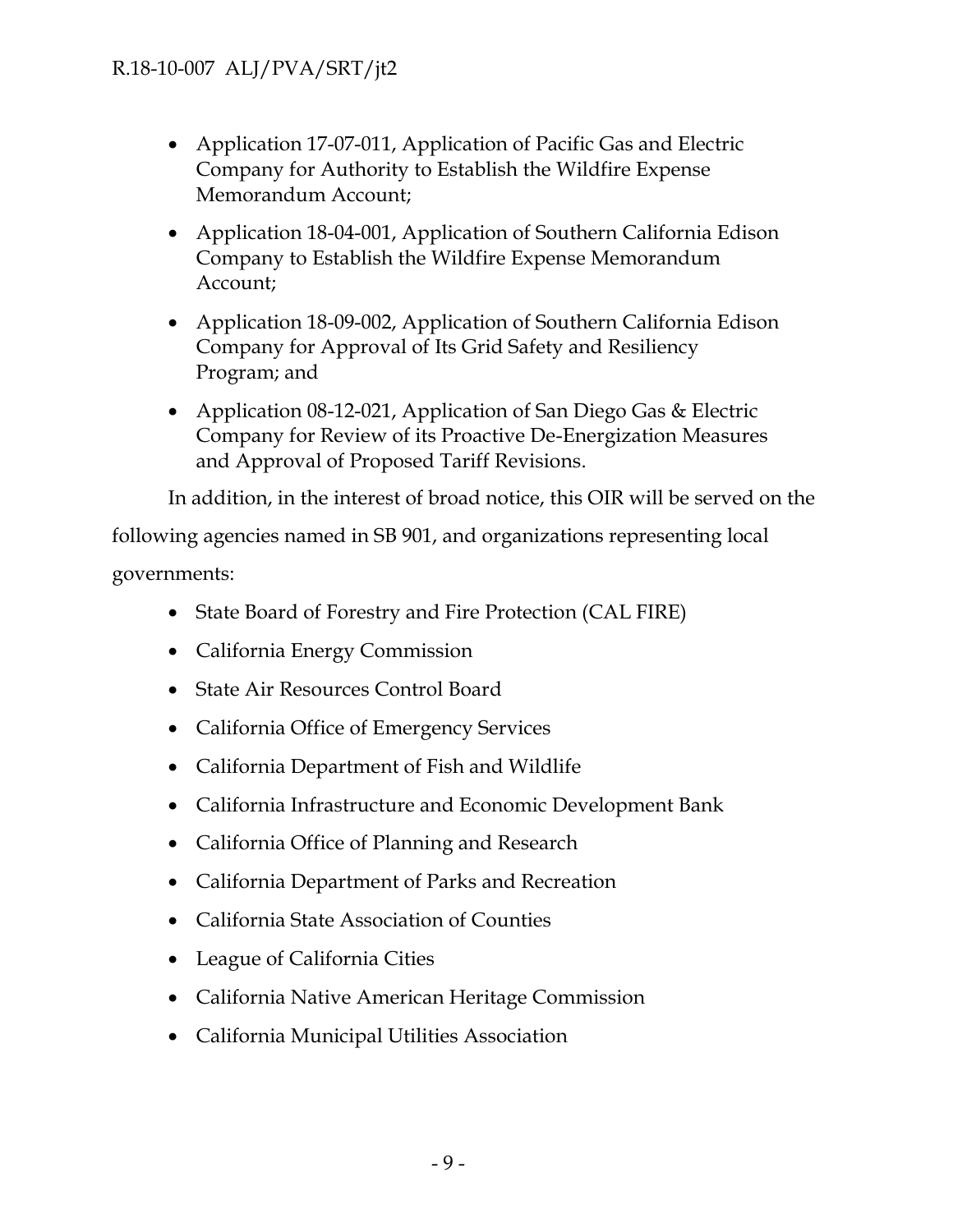Service of the OIR does not confer party status or place any person who has received such service on the Official Service List for this proceeding, other than respondents. Instructions for obtaining party status or being placed on the official service list are given below.

#### **6. Filing and Service of Comments and Other Documents**

Filing and service of comments and other documents in the proceeding are governed by the Commission's Rules of Practice and Procedure.

#### **7. Addition to Official Service List**

Addition to the official service list is governed by Rule 1.9(f) of the Commission's Rules of Practice and Procedure.

Respondents are parties to the proceeding (see Rule 1.4(d)) and will be immediately placed on the official service list.

Any person will be added to the "Information Only" category of the official service list upon request, for electronic service of all documents in the proceeding, and should do so promptly in order to ensure timely service of comments and other documents and correspondence in the proceeding. (*See* Rule 1.9(f).) The request must be sent to the Process Office by e-mail [\(process\\_office@cpuc.ca.gov\)](mailto:process_office@cpuc.ca.gov) or letter (Process Office, California Public Utilities Commission, 505 Van Ness Avenue, San Francisco, California 94102). Please include the Docket Number of this rulemaking in the request.

Persons who file comments on this OIR become parties to the proceeding (see Rule 1.4(a)(2)) and will be added to the "Parties" category of the official service list upon such filing. *In order to assure service of comments and other documents and correspondence in advance of obtaining party status, persons should*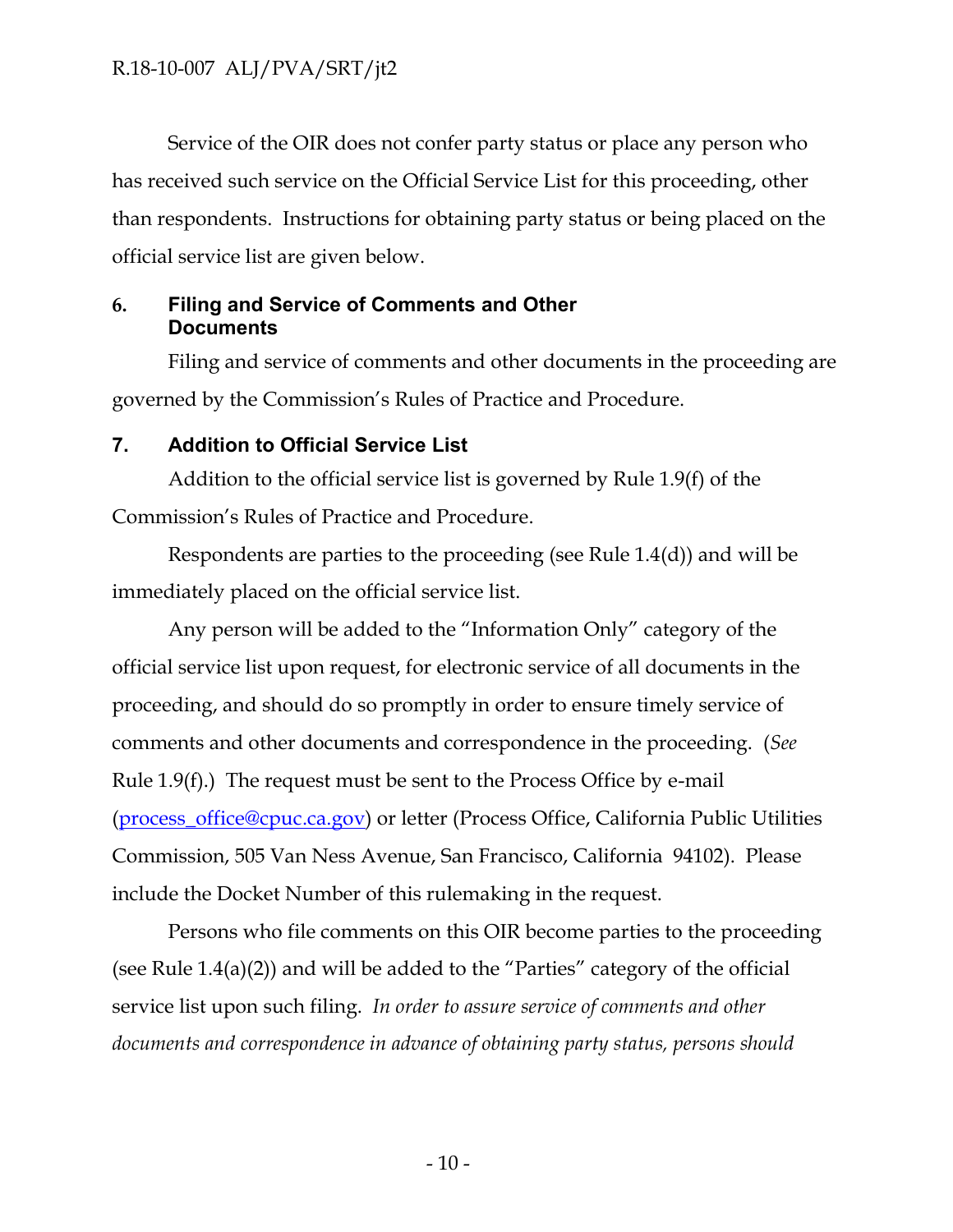*promptly request addition to the "Information Only" category as described above;* they will be removed from that category upon obtaining party status.

#### **8. Subscription Service**

Persons may monitor the proceeding by subscribing to receive electronic copies of documents in this proceeding that are published on the Commission's website. There is no need to be on the official service list in order to use the subscription service. Instructions for enrolling in the subscription service are available on the Commission's website at [http://subscribecpuc.cpuc.ca.gov/.](http://subscribecpuc.cpuc.ca.gov/)

#### **9. Intervenor Compensation**

Intervenor Compensation is permitted in this proceeding. Any party that expects to claim intervenor compensation for its participation in this Rulemaking must file a timely notice of intent to claim intervenor compensation. (*See* Rule 17.1(a)(2).) Intervenor compensation rules are governed by §§ 1801 et seq. of the Public Utilities Code. Parties new to participating in Commission proceedings may contact the Commission's Public Advisor.

#### **10. Public Advisor**

Any person or entity interested in participating in this rulemaking who is unfamiliar with the Commission's procedures should contact the Commission's Public Advisor in San Francisco at (415) 703-2074 or (866) 849-8390 or e-mail [public.advisor@cpuc.ca.gov.](mailto:public.advisor@cpuc.ca.gov) The TTY number is (866) 836-7825.

#### Therefore, **IT IS ORDERED** that:

1. This Order Instituting Rulemaking is adopted pursuant to Senate Bill 901, Stats. 2018, Ch. 626 and Rule 6.1 of the Commission's Rules of Practice and Procedure.

2. The preliminary categorization is ratesetting.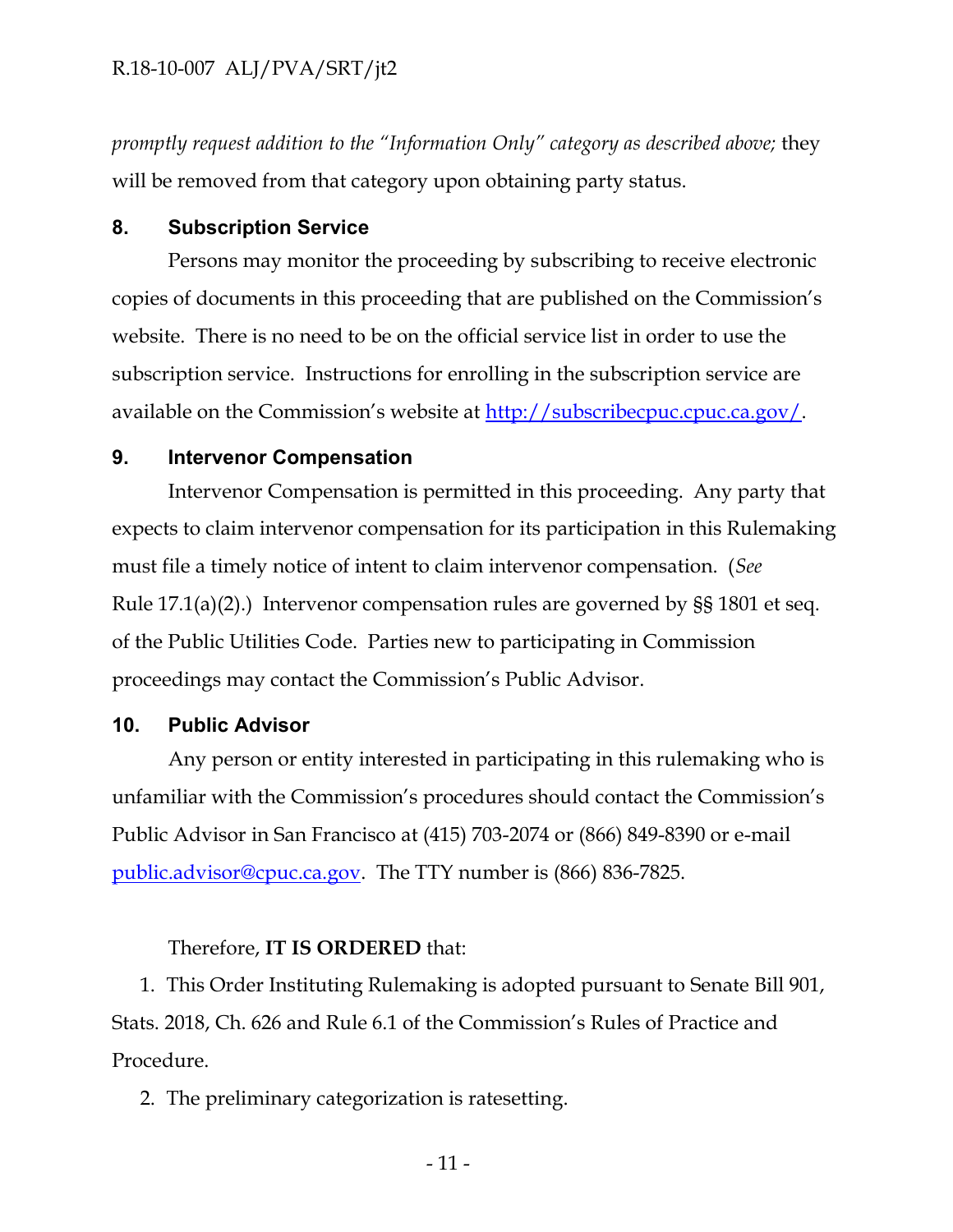3. The preliminary determination is that a hearing is not needed.

4. The preliminarily scope of issues is as stated above.

5. A prehearing conference is set for 10:30 a.m. on November 14, 2018 at San Francisco, California.

6. The preliminary schedule for the proceeding is set forth in Section 3.1 above.

7. Pacific Gas and Electric Company, Southern California Edison Company, San Diego Gas & Electric Company, Liberty Utilities (CalPeco Electric), Bear Valley Electric Service, a division of Golden State Water Company, and Pacific Power, a division of PacifiCorp, are respondents to this Order Instituting Rulemaking.

8. Pacific Gas and Electric Company, Southern California Edison Company, San Diego Gas & Electric Company, Liberty Utilities (CalPeco Electric), Bear Valley Electric Service, a division of Golden State Water Company, and Pacific Power, a division of PacifiCorp shall, and any other person may, file and serve comments of not more than 20 pages responding to this Order Instituting Rulemaking (OIR) not later than 10 days from the issuance of this OIR.

9. Comments on this Order Instituting Rulemaking should address the scope and schedule of this proceeding, and its interaction with other related proceedings.

10. The Executive Director will cause this Order Instituting Rulemaking to be served on all respondents and on the service lists for the following Commission proceedings: Rulemaking (R.) 15-05-006, R.15-06-009, Application (A.) 15-09-010, A.17-07-011, A.18-04-001, and A.18-09-002, A.08-12-021. In addition, the Executive Director will cause this Order Instituting Rulemaking to be served on the following agencies and organizations: State Board of Forestry and Fire

- 12 -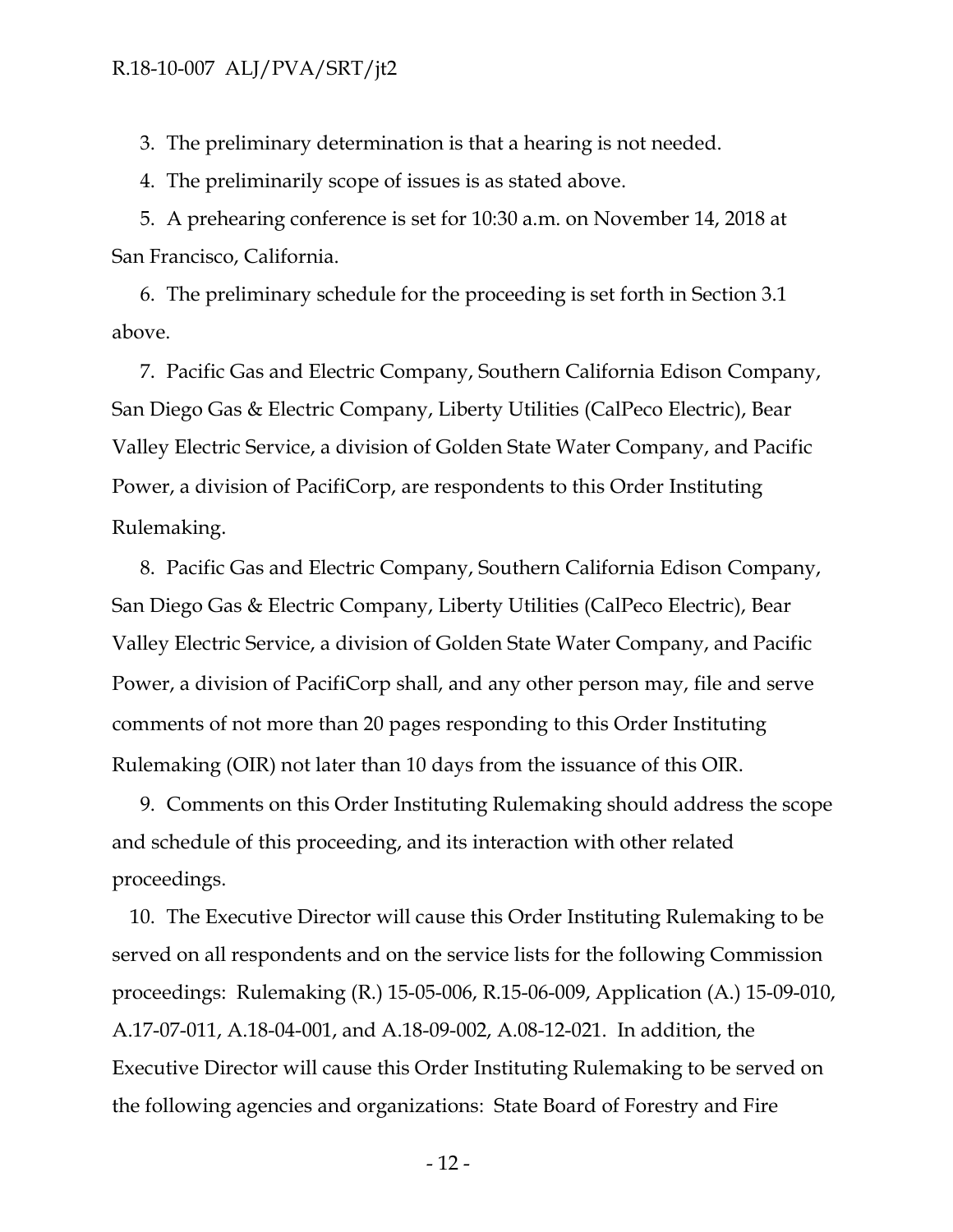Protection (CAL FIRE), California Energy Commission, State Air Resources Control Board, California Office of Emergency Services, California Department of Fish and Wildlife, California Infrastructure and Economic Development Bank, California Office of Planning and Research, California Department of Parks and Recreation, California State Association of Counties, League of California Cities, California Municipal Utilities Association and California Native American Heritage Commission.

11. Any party that expects to claim intervenor compensation for its participation in this Rulemaking must timely file its notice of intent to claim intervenor compensation. (*See* Rule 17.1(a)(2).)

This order is effective today.

Dated October 25, 2018, at San Francisco, California.

MICHAEL PICKER President CARLA J. PETERMAN LIANE M. RANDOLPH MARTHA GUZMAN ACEVES CLIFFORD RECHTSCHAFFEN **Commissioners**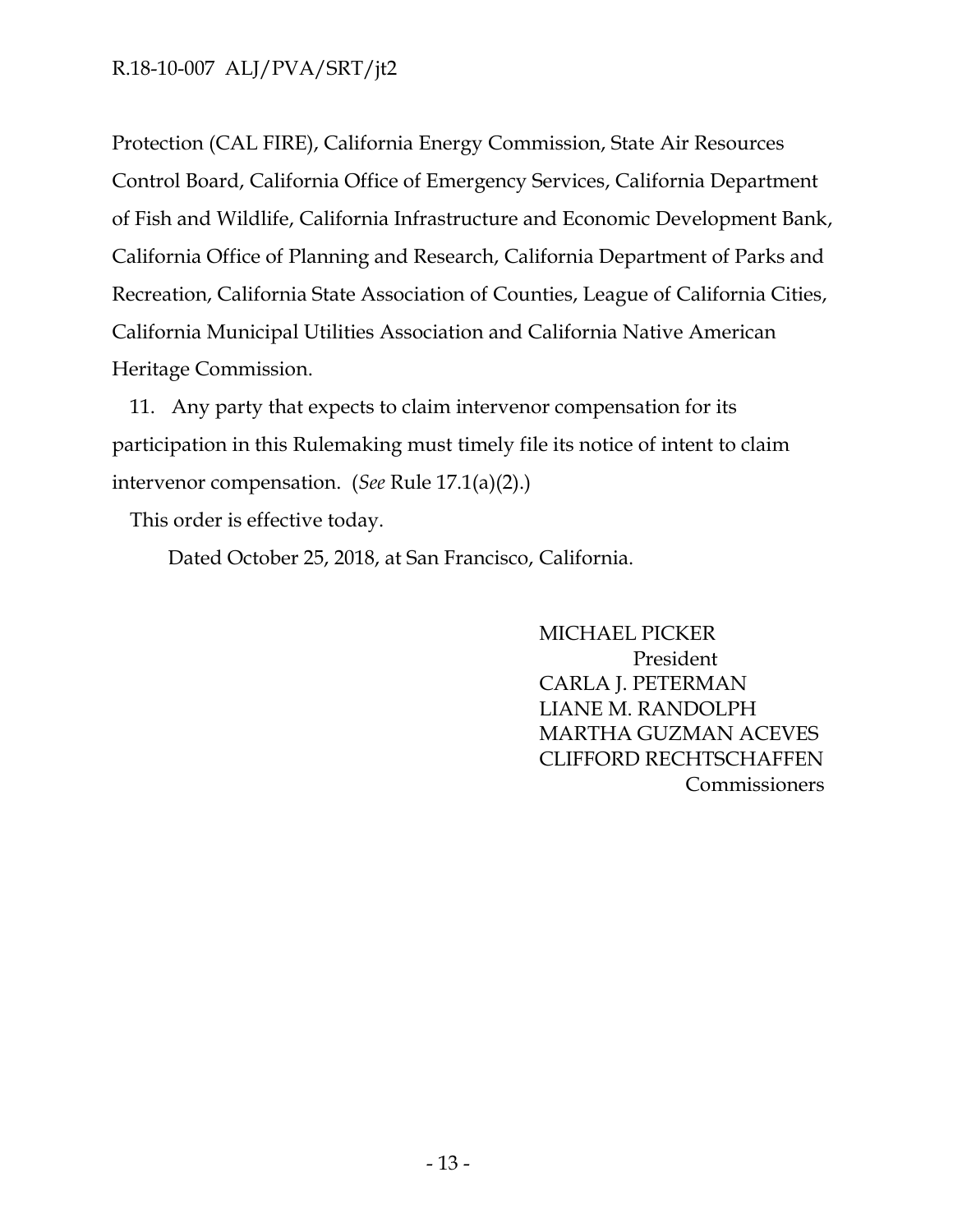# **Appendix A**

# **Amended Section 8386**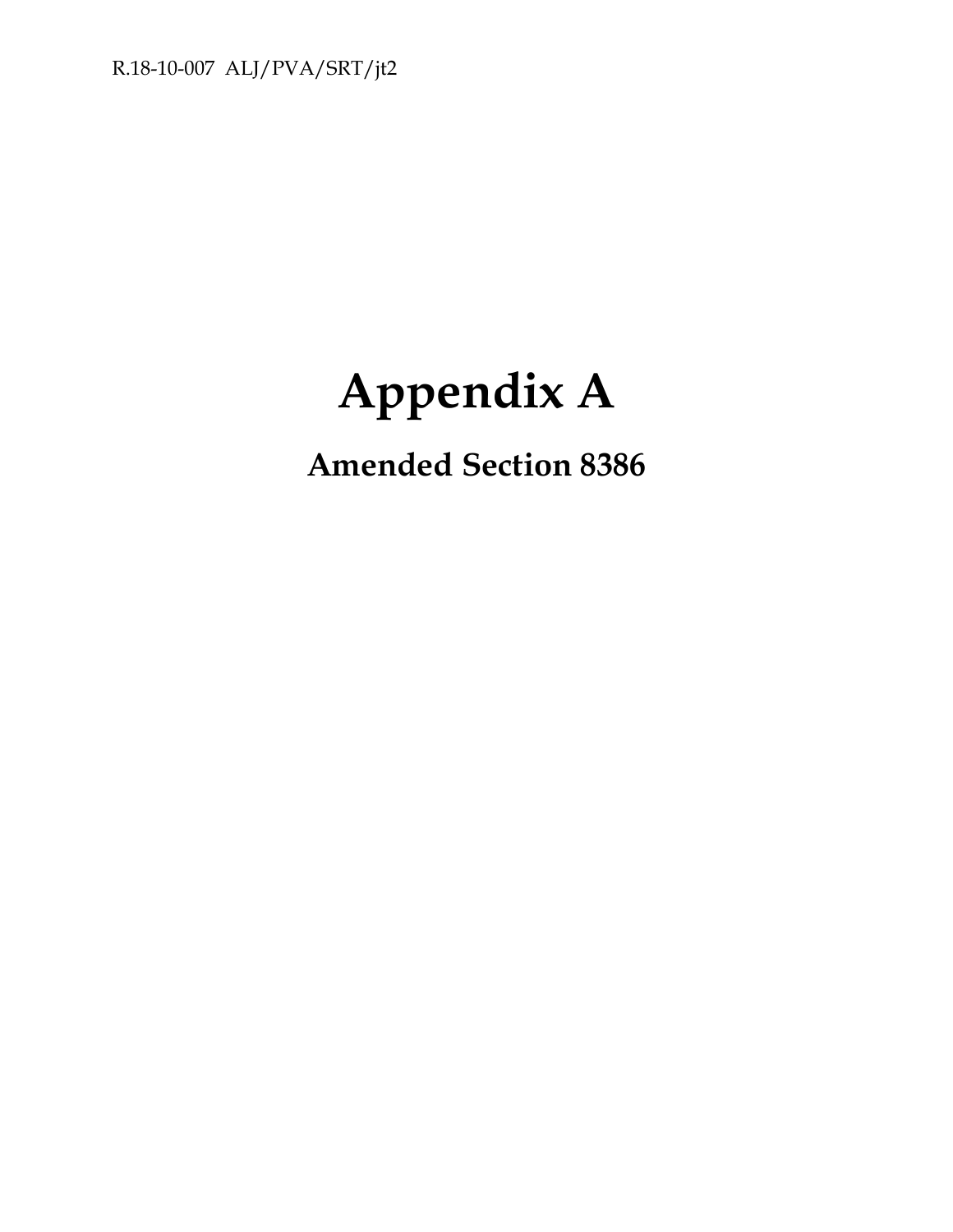**8386.**

(a) Each electrical corporation shall construct, maintain, and operate its electrical lines and equipment in a manner that will minimize the risk of catastrophic wildfire posed by those electrical lines and equipment.

(b) Each electrical corporation shall annually prepare and submit a wildfire mitigation plan to the commission for review and approval, according to a schedule established by the commission, which may allow for the staggering of compliance periods for each electrical corporation. The Department of Forestry and Fire Protection shall consult with the commission on the review of each wildfire mitigation plan. Prior to approval, the commission may require modifications of the plans. Following approval, the commission shall oversee compliance with the plans pursuant to subdivision (h).

(c) The wildfire mitigation plan shall include:

(1) An accounting of the responsibilities of persons responsible for executing the plan.

(2) The objectives of the plan.

(3) A description of the preventive strategies and programs to be adopted by the electrical corporation to minimize the risk of its electrical lines and equipment causing catastrophic wildfires, including consideration of dynamic climate change risks.

(4) A description of the metrics the electrical corporation plans to use to evaluate the plan's performance and the assumptions that underlie the use of those metrics. (5) A discussion of how the application of previously identified metrics to previous plan performances has informed the plan.

(6) Protocols for disabling reclosers and deenergizing portions of the electrical distribution system that consider the associated impacts on public safety, as well as protocols related to mitigating the public safety impacts of those protocols, including impacts on critical first responders and on health and communication infrastructure.

(7) Appropriate and feasible procedures for notifying a customer who may be impacted by the deenergizing of electrical lines. The procedures shall consider th need the notify, as a priority, critical first responders, health care facilities, and operators of telecommunications infrastructure.

(8) Plans for vegetation management.

(9) Plans for inspections of the electrical corporation's electrical infrastructure. (10) A list that identifies, describes, and prioritizes all wildfire risks, and drivers for those risks, throughout the electrical corporation's service territory, including all relevant wildfire risk and risk mitigation information that is part of Safety Model Assessment Proceeding and Risk Assessment Mitigation Phase filings. The list shall include, but not be limited to, both of the following: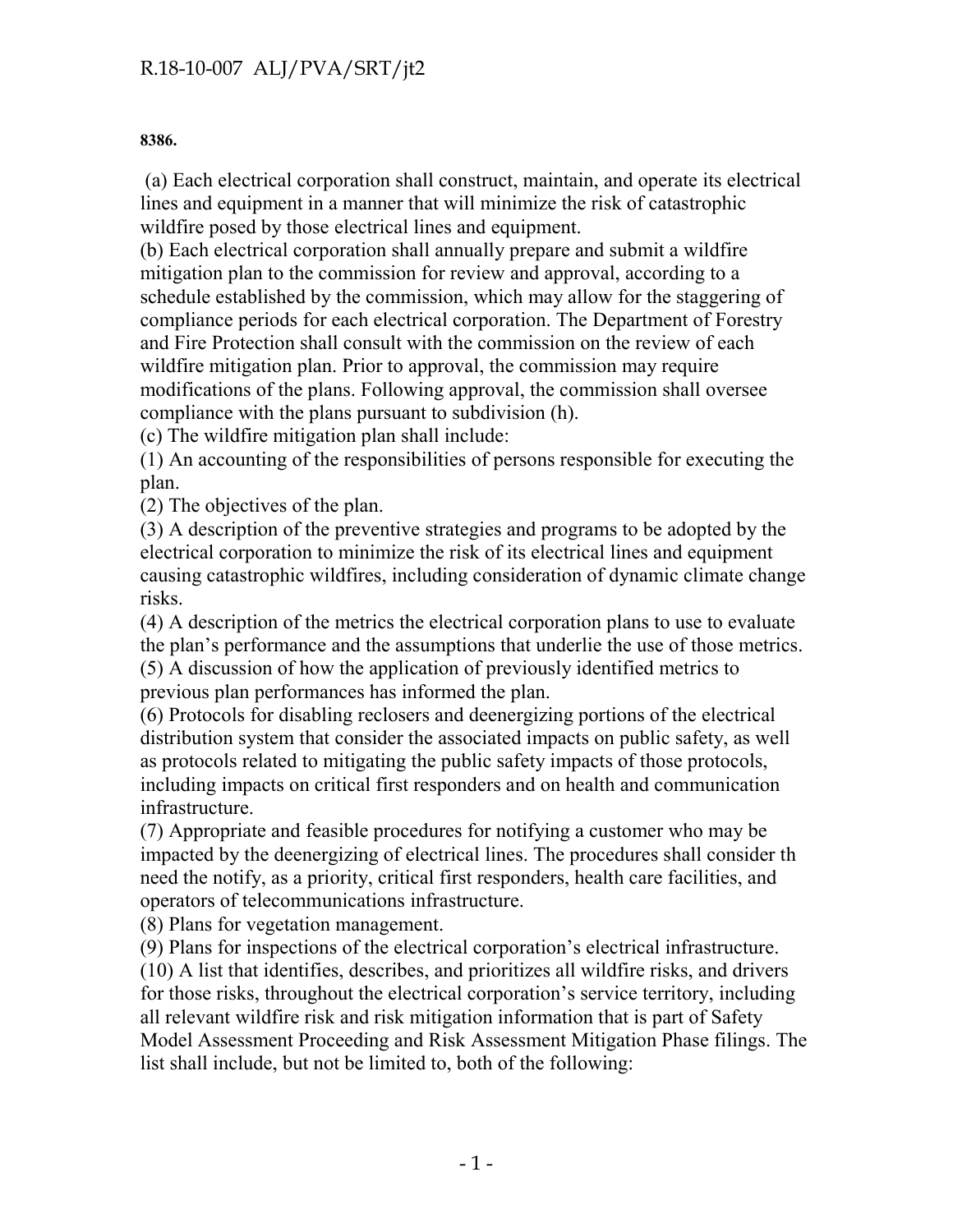(A) Risks and risk drivers associated with design, construction, operations, and maintenance of the electrical corporation's equipment and facilities.

(B) Particular risks and risk drivers associated with topographic and climatological risk factors throughout the different parts of the electrical corporation's service territory.

(11) A description of how the plan accounts for the wildfire risk identified in the electrical corporation's Risk Assessment Mitigation Phase filing.

(12) A description of the actions the electrical corporation will take to ensure its system will achieve the highest level of safety, reliability, and resiliency, and to ensure that its system is prepared for a major event, including hardening and modernizing its infrastructure with improved engineering, system design, standards, equipment, and facilities, such as undergrounding, insulation of distribution wires, and pole replacement.

(13) A showing that the utility has an adequate sized and trained workforce to promptly restore service after a major event, taking into account employees of other utilities pursuant to mutual aid agreements and employees of entities that have entered into contracts with the utility.

(14) Identification of any geographic area in the electrical corporation's service territory that is a higher wildfire threat than is currently identified in a commission fire threat map, and where the commission should consider expanding the high fire threat district based on new information or changes in the environment.

(15) A methodology for identifying and presenting enterprise-wide safety risk and wildfire-related risk that is consistent with the methodology used by other electrical corporations unless the commission determines otherwise.

(16) A description of how the plan is consistent with the electrical corporation's disaster and emergency preparedness plan prepared pursuant to Section 768.6, including both of the following:

(A) Plans to prepare for, and to restore service after, a wildfire, including workforce mobilization and prepositioning equipment and employees.

(B) Plans for community outreach and public awareness before, during, and after a wildfire, including language notification in English, Spanish, and the top three primary languages used in the state other than English or Spanish, as determined by the commission based on the United States Census data.

(17) A statement of how the electrical corporation will restore service after a wildfire.

(18) Protocols for compliance with requirements adopted by the commission regarding activities to support customers during and after a wildfire, outage reporting, support for low-income customers, billing adjustments, deposit waivers, extended payment plans, suspension of disconnection and nonpayment fees, repair processing and timing, access to utility representatives, and emergency communications.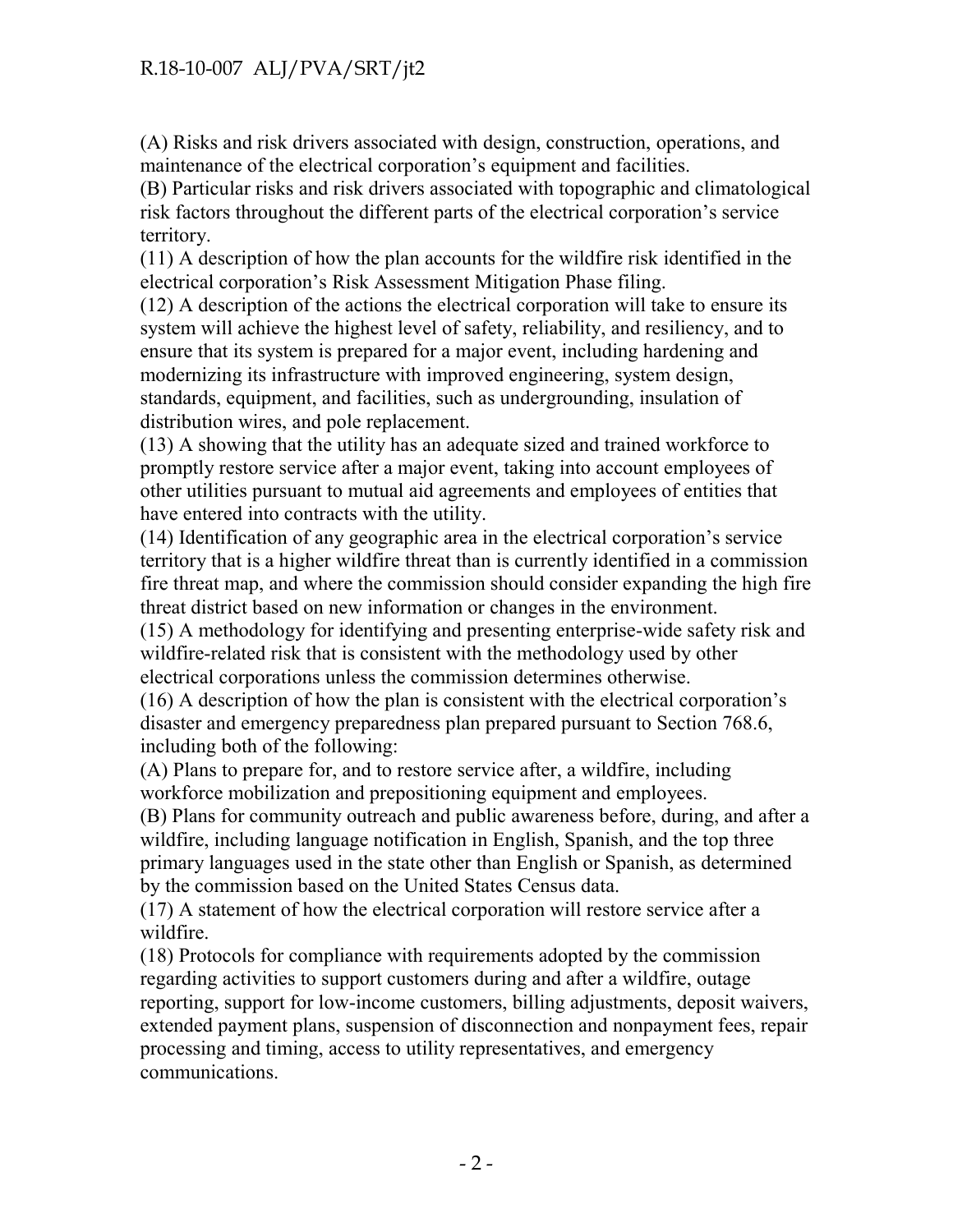(19) A description of the processes and procedures the electrical corporation will use to do all of the following:

(A) Monitor and audit the implementation of the plan.

(B) Identify any deficiencies in the plan or the plan's implementation and correct those deficiencies.

(C) Monitor and audit the effectiveness of electrical line and equipment inspections, including inspections performed by contractors, carried out under the plan and other applicable statutes and commission rules.

(20) Any other information that the commission may require.

(d) The commission shall accept comments on each plan from the public, other local and state agencies, and interested parties, and verify that the plan complies with all applicable rules, regulations, and standards, as appropriate.

(e) The commission shall approve each plan within three months of its submission, unless the commission makes a written determination, including reasons supporting the determination, that the three-month deadline cannot be met and issues an order extending the deadline. Each electrical corporation's approved plan shall remain in effect until the commission approves the electrical corporation's subsequent plan. At the time it approves each plan, the commission shall authorize the utility to establish a memorandum account to track costs incurred to implement the plan.

(f) The commission's approval of a plan does not establish a defense to any enforcement action for a violation of a commission decision, order, or rule. (g) The commission shall consider whether the cost of implementing each electrical corporation's plan is just and reasonable in its general rate case application. Nothing in this section shall be interpreted as a restriction or limitation on Article 1 (commencing with Section 451) of Chapter 3 of Part 1 of Division 1.

(h) The commission shall conduct an annual review of each electrical corporation's compliance with its plan as follows:

(1) Three months after the end of an electrical corporation's initial compliance period as established by the commission pursuant to subdivision (b), and annually thereafter, each electrical corporation shall file with the commission a report addressing its compliance with the plan during the prior calendar year.

(2) (A) Before March 1, 2021, and before each March 1 thereafter, the commission, in consultation with the Department of Forestry and Fire Protection, shall make available a list of qualified independent evaluators with experience in assessing the safe operation of electrical infrastructure.

(B) (i) Each electrical corporation shall engage an independent evaluator listed pursuant to subparagraph (A) to review and assess the electrical corporation's compliance with its plan. The engaged independent evaluator shall consult with, and operate under the direction of, the Safety and Enforcement Division of the commission. The independent evaluator shall issue a report on July 1 of each year